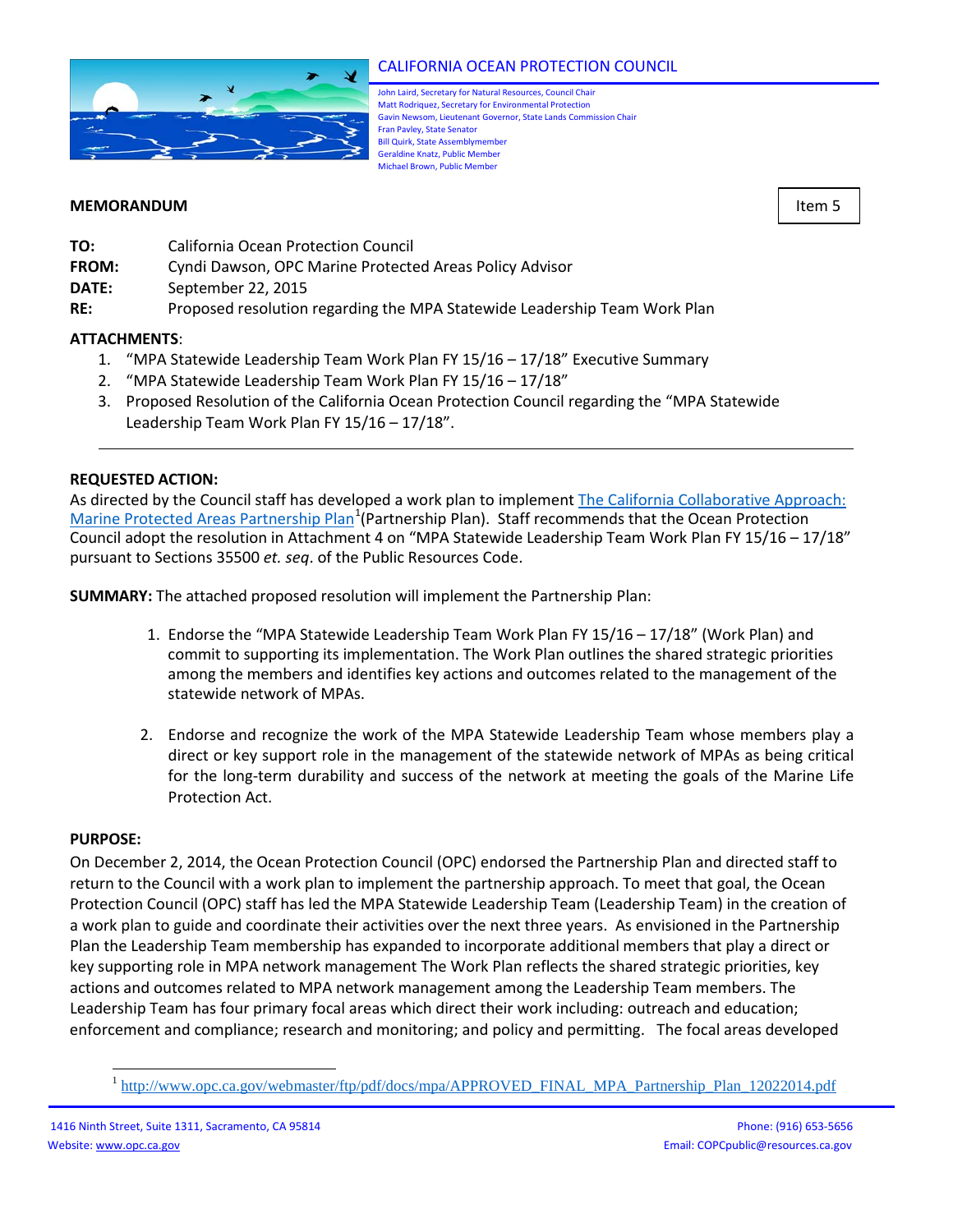by the Leadership Team encompass all aspects of MPA management and require active engagement in each focal area to ensure effective and efficient management of the MPA network.

The scope of California's network of MPAs, which span over 1100 miles of coast and multiple agency jurisdictions and mandates, requires a bold approach to management focused on developing active effective partnerships that leverage resources and increase efficiencies. The Work Plan is a significant step in breaking down traditional silos and setting forth ambitious yet achievable outcomes. The Work Plan includes a shared vision of both the members as well as a wide range of other partners. Each of the members did significant scoping both within departments and programs inside their agency as well as with a wide range of outside partners to inform the development of the Work Plan. In addition to this internal and external scoping, the Director of the MPA Collaborative Network holds a seat on the Leadership Team. This provides a direct conduit by which information from stakeholders, involved in the 14 local MPA Collaborative groups associated with coastal counties, to inform the development of the Work Plan as well as future work of the Leadership Team.

The resolution before you recognizes the need for the MPA Statewide Leadership Team to serve as a standing body to coordinate MPA network management actions which often overlap between agency jurisdictions and mandates. In addition, the resolution recognizes the "MPA Statewide Leadership Team Work Plan FY 15/16 -17/18" as being a foundational document that will guide the work and priorities of the Leadership Team on tasks related to MPA network management over the next three years. The resolution also formalizes the MPA Statewide Leadership Team and broadly defines its role and responsibilities.

### **BACKGROUND ON MPA STATEWIDE LEADERSHIP TEAM:**

On April 13, 2015, Secretary for Natural Resources Laird convened a meeting of the expanded Leadership Team. The expanded membership reflects an improved understanding developed in the Partnership Plan of the roles, processes and partners that are needed to effectively manage the statewide MPA network. After the initial convening of the expanded Leadership Team, a working group was formed to create a work plan to guide MPA

network management priorities over the next three years. This work plan was identified in the Partnership Plan as being needed for implementation. The Work Plan sets out a prioritized road map agreed upon amongst members that will guide MPA related work for the next three years beginning in FY 15/16. In alignment with the priorities in the **OPC Five-Year Strategic Plan<sup>[2](#page-1-0)</sup>**, the OPC leads the Leadership Team with a focus on promoting and leveraging resources to increase agency efficiency and to ensure coordinated science-based decision making.

The expanded Leadership Team has defined a bold new vision of partnering among state and federal agencies



and other partners, with a focus on working together in innovative ways. The Leadership Team has formalized its membership and committed to working collaboratively on a comprehensive range of topics to ensure active communication and collaboration regarding all aspects of MPA network management. The Leadership Team will act as a standing body that meets regularly to work together to ensure the effective and efficient management of the statewide network of MPAs.

<span id="page-1-0"></span><sup>&</sup>lt;sup>2</sup> <http://www.opc.ca.gov/strategic-plan/>  $\overline{a}$